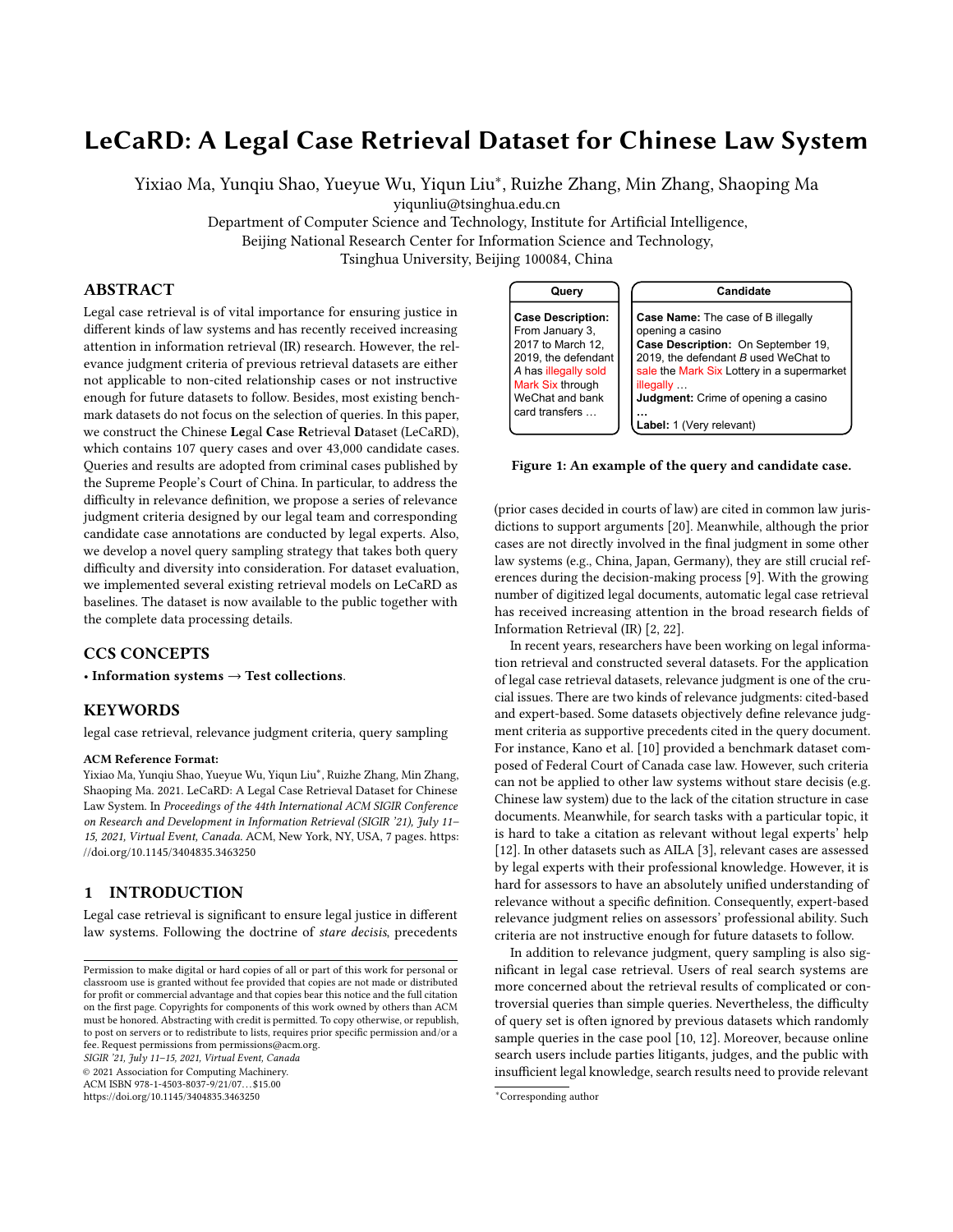cases with different aspects to meet all kinds of user needs. For instance, both procurators and lawyers expect to search for cases to support their different litigation strategies, while the public with unclear search intent may expect searched cases to provide as much basic information as possible. Therefore, the query diversity of the dataset is important as well.

In this paper, we present LeCaRD, the first Legal Case Retrieval Dataset based on the Chinese law system. LeCaRD composes of 107 query cases and 10,700 candidate cases selected from a corpus of over 43,000 Chinese criminal judgements. A legenda of a query and candidate case is shown in Figure [1.](#page-0-0) Unlike previous works' relevance judgements that recognize relevant cases through either supportive cases in citations or expert knowledge, we propose a series of relevance judgement criteria based on critical factors combining subjective and objective evaluation. Our criteria are designed generally under the guidance of the official document published by the Supreme People's Court of China. All the assessments are made by multiple legal experts who are Masters in criminal law.

Furthermore, to cover queries of different difficulties and categories, we propose a novel query sampling strategy composed of two parts. The first part of queries contain queries of common charges sampled by a difficulty selection algorithm, while the second part queries include controversial cases to further increase the diversity of the dataset. To this end, we collect the complete set cases from Chinese second trial or retrial documents that have once revised their first-trial charges.

Several typical retrieval models are implemented on LeCaRD as baselines in this paper. The dataset and its preprocessing files are available to the public at [https://github.com/myx666/LeCaRD.](https://github.com/myx666/LeCaRD) We believe this dataset can further facilitate the research on legal case retrieval.

## 2 EXISTING DATASETS

## 2.1 Case Law Collection

Case Law Collection [\[12\]](#page-6-5) was presented in 2018 as a standard test dataset for evaluating case law search. It comprises 2,572 judgments over 12 queries (also known as topics in this dataset) in total. All documents are obtained from American judicial decisions. Different from the legal case retrieval task in this paper, Locke and Zuccon [\[12\]](#page-6-5) extract the topic from the single question presented to the United States Supreme Court [\[13\]](#page-6-7). Specifically, the query in this collection is a question without detailed information. Although Case Law Collection fills the gap in evaluating case law retrieval, it is difficult to popularize on a large scale. Extracting the key issues in a case is also a challenging task since it requires professional knowledge.

In the relevance assessment process, assessors made up of two lawyers and one paralegal annotated the 2,572 documents with fourlevel relevance, from the least relevant level (not relevant) to the most (on point). However, the guidance of relevance assessments is too vague to follow, which is hard to apply to constructing a larger-scale dataset.

# 2.2 COLIEE

The Competition on Legal Information Extraction/Entailment (COL-IEE) [\[10\]](#page-6-4) is a well-known competition held annually since 2014 to

improve the development of state-of-the-art information retrieval and entailment methods in the legal field. In particular, it involves a legal case retrieval task based on Canadian case law. The corresponding dataset in COLIEE  $2020<sup>1</sup>$  $2020<sup>1</sup>$  $2020<sup>1</sup>$  consists of 650 query cases (520 for training, 130 for testing) in total, and each query case has 200 candidate cases. Participants are required to identify relevant cases that can support the query case decision.

The COLIEE dataset promotes the process of relevant case retrieval in the common law system. However, the common law system is different from the Chinese law system in many ways. As illustrated in Section [1,](#page-0-1) the definition and application of relevant cases vary with law systems. For instance, in COLIEE, relevant cases are identified according to case citations. However, in the Chinese law system, no such citations are included in judgments. Therefore, the construction of the dataset in COLIEE cannot be well applied to the case retrieval task in the Chinese law system.

#### 2.3 CAIL

The Chinese AI and Law challenge dataset (CAIL2018) [\[23\]](#page-6-8) is a largescale Chinese legal dataset for judgment prediction. It has over 2.6 million criminal cases annotated with 183 criminal law articles and 202 criminal charges. All the criminal documents are collected from China Judgments Online website. In 2019, the Chinese AI and Law 2019 Similar Case Matching dataset (CAIL2019-SCM), which contains 8,964 triplets, was released with its corresponding relevant case matching task. However, there still exists a non-trivial gap between the task definition of CAIL2019-SCM and real needs in legal practice. Specifically, the triplet  $(A, B, C)$  composed of three case descriptions is the basic unit of CAIL2019-SCM. In other words, every query case  $A$  has only two candidate cases  $B$  and  $C$ . Participants only need to determine which candidate case is more similar to the query case than the other one. Besides, the dataset only consists of documents in three legal fields, i.e., private lending, intellectual property disputes, and maritime affairs. Therefore, the coverage of Chinese criminal law is limited.

## 3 TASK DEFINITION

Given a query case, our task is to retrieve relevant cases from a pool of candidate cases. To be specific, given a query case  $q$  and a set of candidate cases  $C = \{c_1, c_2, ..., c_M\}, M \in \mathbb{N}^+$ , the task is to identify all relevant cases  $S = \{r_1, r_2, ..., r_k | r_i \in C \land support(r_i, q)\},\$ where  $support(s_i, q)$  denotes case  $r_i$  is a relevant case supporting query case  $q$  in at least one aspect.

Statistics of the dataset are shown in Table [1.](#page-2-0) Among all 107 queries, 77 queries are selected from common cases and 30 are selected from controversial cases which will be introduced in the following section. Each candidate case pool has at least one relevant case with respect to the query.

## 4 DATASET CONSTRUCTION

In this section, we elaborate on the complete process of constructing our dataset. The rest of this section is organized as follows: Section [4.1](#page-2-1) illustrates how the corpus is collected and preprocessed, Section [4.2](#page-2-2) introduces our query sampling strategy, Section [4.3](#page-3-0)

<span id="page-1-0"></span><sup>1</sup>[https://sites.ualberta.ca/~rabelo/COLIEE2021/COLIEE\\_2020\\_summary.pdf](https://sites.ualberta.ca/~rabelo/COLIEE2021/COLIEE_2020_summary.pdf)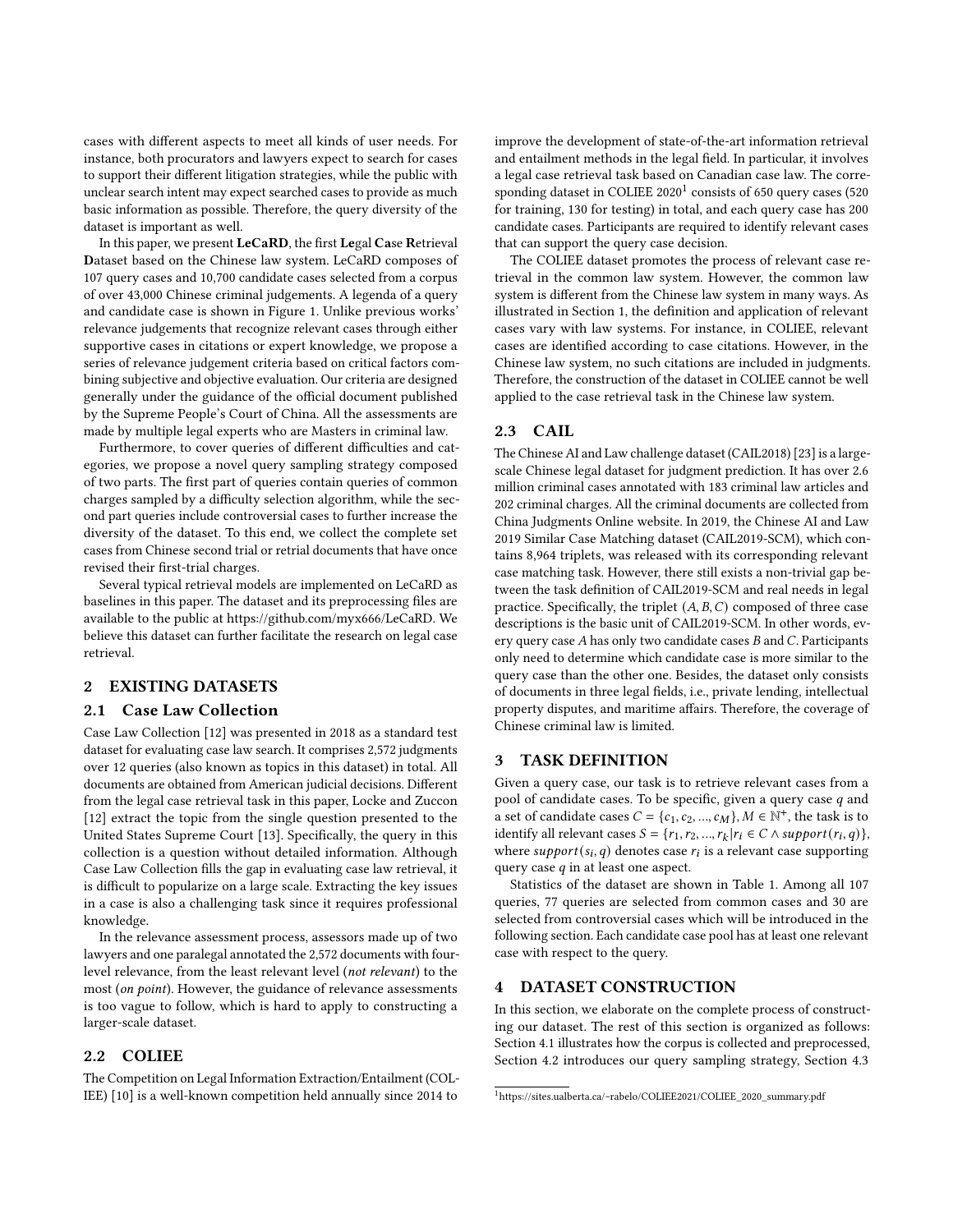<span id="page-2-0"></span>Table 1: Dataset statistics of LeCaRD.

| <b>Statistic</b>              | Number |  |
|-------------------------------|--------|--|
| Total documents               | 43823  |  |
| Total queries                 | 107    |  |
| Candidate cases per query     | 100    |  |
| Avg. relevant cases per query | 10.33  |  |
| Charges of query cases        | 20     |  |

<span id="page-2-4"></span>Table 2: Definitions of keys in the corpus document.

| Key      | Description            |  |
|----------|------------------------|--|
| ajID     | Unique case ID         |  |
| ajjbqk   | Basic case information |  |
| cpfxgc   | Court analysis         |  |
| pjjg     | Judgment               |  |
| qw       | Full text              |  |
| writID   | Unique document ID     |  |
| writName | Document title         |  |

presents our candidate pooling method, Subsection [4.4](#page-3-1) demonstrates how the relevance judgment criteria are developed, and Section [4.5](#page-4-0) introduces details of the annotation process and then analyzes the annotation results.

# <span id="page-2-1"></span>4.1 Corpus and Preprocessing

Following Xiao et al. [\[23\]](#page-6-8), we collect over 46,000 documents as the raw corpus from China judgments Online  $2$  published by the Supreme People's Court of China. All documents are criminal decisions within 20 years randomly selected from the overall six million documents. The sampled raw corpus are then constructed as various ( $key$ ,  $value$ ) pairs, of which the meanings are shown in Table [2.](#page-2-4) Note that  $a$ j $ID$  and  $written$  are different because one case can have several documents if †he case has a second trial or retrial. A document has a unique document ID but may share its case ID with other documents.

During preprocessing, we remove documents without  $writeName$ ,  $a$ j $j$  $b$  $q$  $k$ , or other important keys from the raw corpus. Documents with a too long (more than ten pages) or too short (one paragraph) qw are not taken into consideration. We also replace names and other identity information with placeholders. Finally, we collect a corpus containing 43823 documents.

#### <span id="page-2-2"></span>4.2 Query

As mentioned in Section [1,](#page-0-1) the queries in LeCaRD consist of two parts: common queries and controversial queries. In the following two subsections, we introduce our query sampling strategies regarding these two types of queries.

4.2.1 Common Query. Previous works [\[12,](#page-6-5) [24\]](#page-6-9) ignore the uneven distribution of both charges and difficulties of sampled queries. Models training on these skewed datasets can not retrieve a relevant case comprehensively. To tackle this problem, we count the charge

<span id="page-2-5"></span>

<span id="page-2-7"></span>Figure 2: Ratio of top-K frequent charge to the total charges.

Table 3: Four categories of query cases.

|                        | Categories |     |                  |  |
|------------------------|------------|-----|------------------|--|
| prediction correctness | correct    |     | wrong            |  |
| prediction entropy     | high       | low | high $\vert$ low |  |

distribution of all Chinese criminal cases in 20 years. As shown in Fig [2,](#page-2-5) top-20 frequent charges account for 86.8% of all cases. Considering both case coverage and time consumption, we choose the first part of queries from the top-20 frequent charges.

Query difficulty is also significant to the quality of our first part of queries. We aim to averagely cover the top-20 frequent charges while keeping each charge contains queries with diversified difficulty. To be specific, we first adopted a legal judgment prediction model [\[15\]](#page-6-10) to predict each case's criminal charges. Based on the predicted probability of each charge, we calculated the prediction entropy of a case by

$$
H(c_i) = -\sum_{j=1}^{N} p_{ij} \log p_{ij}
$$
 (1)

, where  $H(c_i)$  denotes the entropy of the *i*-th case,  $p_{i,j}$  is the predicted probability of  $j$ -th charge in  $i$ -th case, and  $N$  is the total number of criminal charges<sup>[3](#page-2-6)</sup>. We assume that the higher entropy indicates the lower confidence of the prediction model. In other words, the case is more difficult for judgment if it has a higher entropy. According to the prediction correctness and prediction entropy, we group cases into four categories, as shown in Table [3.](#page-2-7) The 'correct-high' category means the model predicts the criminal charge correctly but uncertainly, while the 'wrong-low' denotes the model predicts the charge incorrectly but confidently. For each frequent charge, we sample one case in each category as the query case. Theoretically, there are  $20 \times 4 = 80$  queries as the first part. Three of these queries are further removed because of their inadequate length or low quality. Therefore the final amount of common case queries is 77.

4.2.2 Controversial Query. For the second part of queries, we focus on controversial cases. An apparent and straightforward method is to select cases from second trial or retrial documents where crime judgments were changed from their first trial judgments. In

<span id="page-2-3"></span><sup>2</sup><https://wenshu.court.gov.cn/>

<span id="page-2-6"></span> $3N = 272$  in our dataset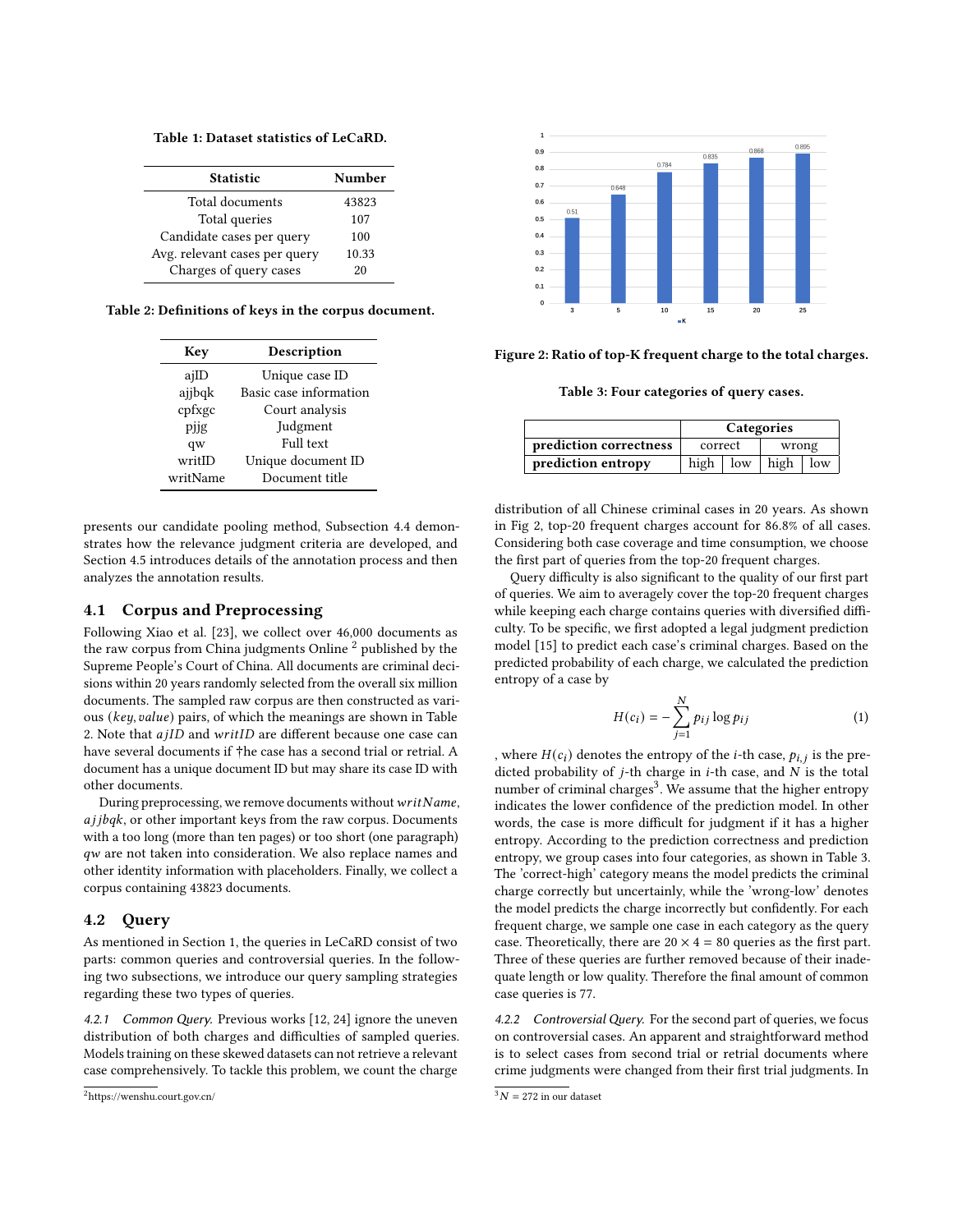hearing this type of case, the judge either makes judgments based on inappropriate articles or has difficulty making a convincing decision. In this paper, we collect the complete set of Chinese second trial and retrial judgments denoted as  $R$ . Based on this judgment set, we calculate the probability of revising judgments. Suppose  $|A|$  is the number of cases convicted of crime A in the first trial,  $W_c(A, B)$  the weight of changing charge  $A \in S$  to charge  $B \in T$  in a specific case  $c, S$  the set of charges in the first trial of case  $c, T$  the set of charges in the second trial or retrial of case c, and  $P_{A\rightarrow B}$  the probability of changing charge  $A$  into charge  $B$ . We have:

$$
P_{A \to B} = \frac{\sum\limits_{c \in R} W_c(A, B)}{|A|} \tag{2}
$$

$$
W_c(A, B) = \begin{cases} \frac{1}{|S|} & S \subset T \\ \frac{1}{|S \backslash T|} & S \not\subset T \text{ and } A, B \not\in S \cap T \\ 0 & \text{Others} \end{cases} \tag{3}
$$

Then, we can select controversial case queries of charge  $\overline{C_0}$  in the following way: suppose  $C_0$  is changed to other  $p$  charges in total, and the sequence  $P_{C_0 \to C_1}$ ,  $P_{C_0 \to C_2}$ , ...  $P_{C_0 \to C_p}$  is in a descending order. Controversial cases are selected from top-q charges, where  $q$ is the smallest number that satisfies:

$$
\sum_{i=1}^{q} P_{C_0 \to C_i} \ge 0.5
$$
 (4)

Of all top-20 frequent charges, we sample 30 queries from the second trial and retrial judgment set. Each charge has up to three queries.

#### <span id="page-3-0"></span>4.3 Pooling

Arora et al. [\[1\]](#page-5-1) made a 50-document pool for each query through merging the top 100 retrieved documents using four standard IR models. Similarly, we adopt three retrieval models for pooling: TF-IDF[\[18\]](#page-6-11), BM25[\[17\]](#page-6-12), and Language Modeling[\[14\]](#page-6-13). Before pooling, we first use THULAC [\[21\]](#page-6-14) to split Chinese sentences into words. Then, we remove stop words from our corpus according to the Chinese Stop Words List<sup>[4](#page-3-2)</sup>. Finally, each retrieval model retrieves top 100 cases separately from the collected corpus. Unlike Arora et al. [\[1\]](#page-5-1), we do not simply merge three top 100 cases because this will cause bias to the final pool. Instead, we divided the candidate case pool into three strata [\[4,](#page-6-15) [11\]](#page-6-16):

- Strata 1: Cases occurring in the top 100 cases in at least two retrieval models.
- Strata 2: Cases occurring in the top 100 cases in only one retrieval models.
- Strata 3: Cases not occurring in any of the top 100 cases.

For each query, the candidate pool consists of 30 cases from Strata 1, 30 cases from Strata 2, and 40 cases from Strata 3. If Strata 1 does not have 30 cases, the leftover cases will be sampled from Strata 2. Also, cases from Strata 3 will be added to the candidate pool if Strata 2 does not have enough cases. Cases from Strata 1 or Strata 2 are not limited to the charge of its query, so there are no top-20 charge restrictions to the candidate pool.

<span id="page-3-2"></span><sup>4</sup><https://github.com/yinzm/ChineseStopWords/blob/master/ChineseStopWords.txt>

#### <span id="page-3-1"></span>4.4 Relevance judgment Criteria

On July 27th, 2020, the Supreme People's Court of China published a guidance document <sup>[5](#page-3-3)</sup> about relevant case retrieval under the Chinese law system. Regarding the definition of relevant case, the document addresses three aspects: application of law, focus of disputes, and basic fact.

Among three aspects, application of law is the theoretical basis of judgment, but can not meet the dataset users' inquiry needs because different circumstances may apply to the same article. Consequently, application of law is not an ideal criterion for relevance assessment. Another aspect, focus of dispute, is the core issue of arguments between the parties to the case. It makes up the main content of judgments and is critical for the judge to summarize the evidence and the application of articles. However, focus of dispute is not adopted in our criteria for two reasons. First, common case law systems are concerned about focus of dispute because they comply with the principle 'no trial without complaint'. In China, however, the comprehensive review of the authority is not restricted by the focus of dispute. Besides, focus of dispute as a relevance criterion is more suitable for scenarios where there is a clear query of the issue, rather than a conviction judgment based on the facts of cases.

As discussed above, we mainly focus on the basic fact. Unlike the guidance document which clearly states the charge of a query case before retrieval, the query in our legal case search scenario only contains fact description without its charge. Assessors need to determine whether the query case constitutes a crime and what crime it constitutes before annotation. Therefore, our relevance judgment criteria do not directly follow the concept of key circumstances illustrated in the guidance document. Instead, we propose new criteria based on the critical factor. Critical factor is directly related to the application of the law and the results of the judgment. It has a substantial impact on the trial of the case. In criminal proceedings, critical factors are sufficient to influence conviction and sentencing by relevant laws and regulations. They determine whether the defendant's action constitutes a charge, what it constitutes, and how severe it is.

The relevance judgment criteria are defined as:

Two cases are defined as relevant if the similarity between their critical factors is high.

where the 'critical factors' consist of key circumstances and key constitutive elements of crime (key elements). Key elements are the legal concept abstraction of key circumstances. Cases without key elements or with different key elements will have a different judgment. The criteria do not require critical factors of two relevant cases to be completely relevant. Two cases with partial relevant critical factors are also considered relevant. An example of a query case is:

> **Query 1:** ... Defendant Zhang XX and Liu XX ran into conflicts with the victim Shi XX. They provoked the victim with excuses and beat the victim Shi XX for no reason, resulting in minor injuries of victim Shi XX. Their behavior disrupted social order ... therefore it constitutes the crime of quarreling and provoking trouble and is a joint crime. ...

<span id="page-3-3"></span><sup>5</sup><https://www.chinacourt.org/article/detail/2020/07/id/5375599.shtml>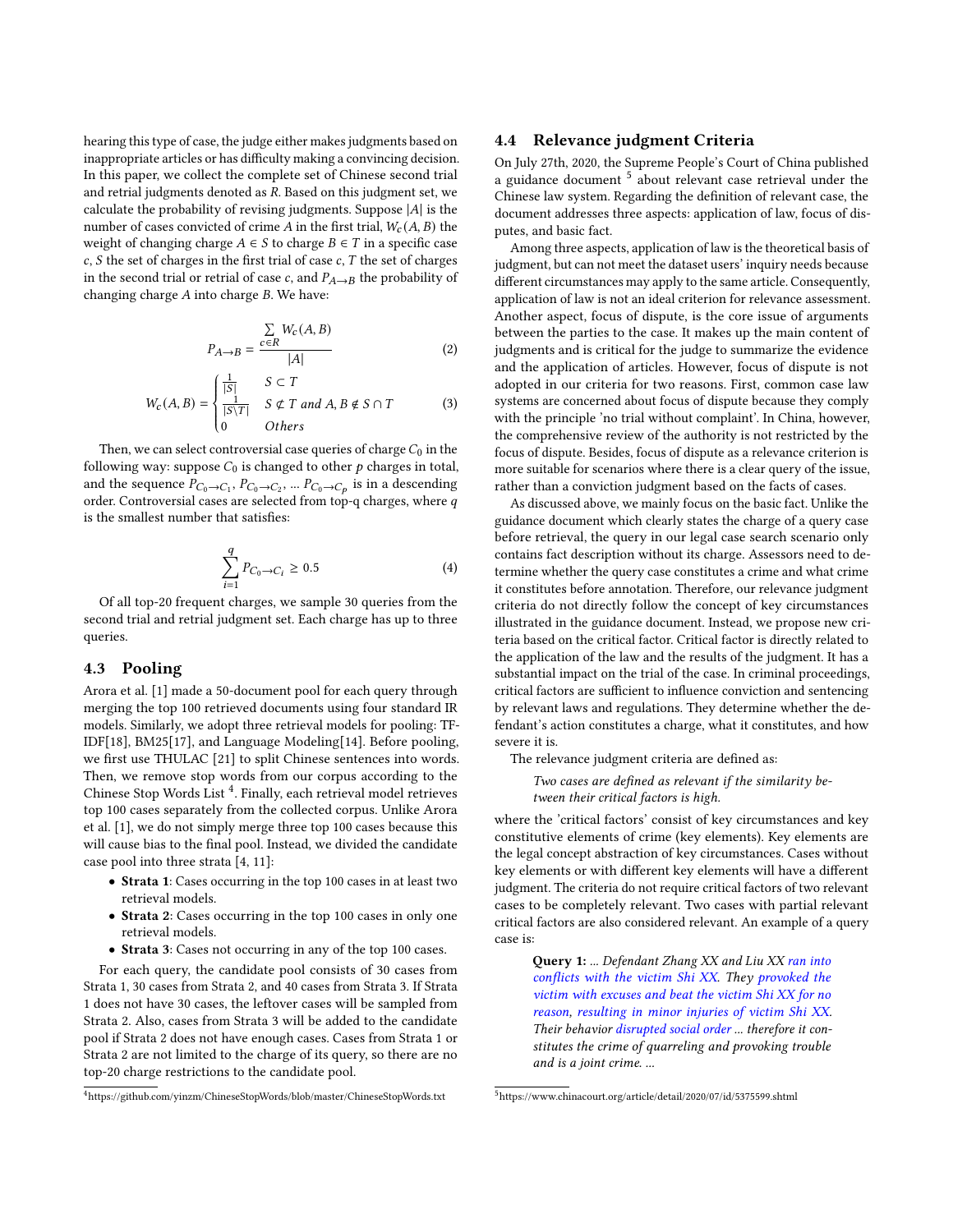In this example, the key circumstances include 'ran into conflicts with the victim Shi XX', 'provoked the victim with excuses and beat the victim Shi XX for no reason', 'resulting in minor injuries of victim Shi XX', and disrupted social order. The key elements include 'Beating others at will', 'Causing minor injuries of others', and 'The disruption of social order'. In this example, non-critical factors are the identities of defendants Zhang, Liu and the victim Shi.

Notably, relevant cases may involve different criminal charges. Given Query 1, an example of the candidate case is:

Candidate 1: ... The defendant Chen XX had a grudge against the victim Wang XX. On DD/MM/YYYY, when Wang XX was on his way home from work, Chen XX together with another defendant Li XX beat Wang XX, causing Wang XX to be second-level slightly injured. ...

where the key circumstances include 'bear Wang XX' and 'secondlevel slightly injured'. The key elements include 'Beating others or intentional harm to others' and 'Causing minor injuries of others'. Therefore, Candidate 1 is assessed relevant to Query 1. However, the defendant Chen XX and Li XX are both convicted of intentional injury, which is different from the charge of Query 1.

On the other hand, cases of the same charge can be assessed as irrelevant because of the difference between critical factors. An example of an irrelevant candidate case is:

Candidate 2: ... In order to vent his emotions, defendant Chen XX, acted aggressively, and forcibly took other people's property. He also arbitrarily damaged other people's belongings worth over 1,000 RMB for more than three times. His behavior violated the 293rd article of the Criminal Law of People's Republic of China, ... therefore it constitutes the crime of quarreling and provoking trouble. ...

Although Candidate 2 has the same charge as Query 1, the key circumstances of this candidate case are 'forcibly took other people's property', 'arbitrarily damaged other people's belongings', and 'worth over 1,000 RMB for more than three times'. The key elements include 'Forcibly taking or arbitrarily destroying or occupying public and private property' and 'Serious crime'. In this example, neither key circumstances nor key elements are similar to those of Query 1. Therefore Candidate 2 is assessed as irrelevant to Query 1.

### <span id="page-4-0"></span>4.5 Annotation and Analysis

Our relevance assessment team contains one expert and nine assessors. The relevance judgment criteria are mainly designed by the expert (Ph.D. in Law). All assessors are masters in Chinese criminal law who are familiar with cases in our dataset. Before annotation, our expert introduced the judgment criteria to assessors. The expert also illustrated how to label example candidate cases to ensure all assessors understand the concepts in the criteria well. All annotation tasks are repeatedly annotated by three different assessors.

According to the relevance judgment criteria in Section [4.4,](#page-3-1) all  $(query, candidate)$  pairs have a four-level relevance label shown in Table [4.](#page-4-1) Assessors may skip a case if they are not sure about the relevance of the case. After annotation, all cases remained unlabelled will be annotated by the expert or other assessors. The final annotation result is the average value of three annotation results.

#### <span id="page-4-1"></span>Table 4: Relevance label and corresponding descriptions.

<span id="page-4-2"></span>

Figure 3: Distribution of relevant and almost relevant case numbers per query.

Therefore, we divide nine assessors into three groups. Each group containing three assessors annotates one-third of the candidate cases. As a result, the distribution of relevant cases and almost relevant case numbers per query is shown in Figure [3.](#page-4-2) The Fleiss's kappa [\[5,](#page-6-17) [8\]](#page-6-18) value between three assessors is 0.500, which indicates a moderate agreement ((0.41, 0.60)) between three assessors. Notably, among all 107 queries, seven queries do not have any relevant case after annotation. This is because the relevant cases of such queries have almost nothing similar to their queries in the semantic level. Therefore standard retrieval models can not retrieve relevant cases from the corpus. We remove these seven queries from the query set before the experiments in Section [5.](#page-4-3) In the latest update of LeCaRD, our Ph.D. expert manually retrieve 18 relevant cases from the China Judgments Online website for these queries and add them to our dataset.

## <span id="page-4-3"></span>5 EXPERIMENT

We implement several typical retrieval models on LeCaRD, which can further function as baselines for comparing models in the legal case retrieval task. Two types of retrieval models are involved, i.e., traditional bag-of-words IR models and deep neural models. In particular, we include BM25 [\[17\]](#page-6-12), LMIR [\[14\]](#page-6-13), and TF-IDF [\[18\]](#page-6-11) as traditional bag-of-words IR models, following previous work [\[19\]](#page-6-19). As for the neural ranking model, we consider BERT [\[7\]](#page-6-20) since it has made significant improvements in various NLP tasks and has also been applied to current IR tasks, e.g., ad-hoc retrieval [\[6\]](#page-6-21).

Traditional retrieval models including BM25, TF-IDF, and LMIR are implemented by the existing package [\[16\]](#page-6-22), and all parameters are set to default values. As for BERT, we adopt a criminal lawspecific BERT, which was pre-trained using 663 million Chinese criminal judgments [\[25\]](#page-6-23). We fine-tune our BERT with a sentence pair classification task in an end-to-end fashion. This task input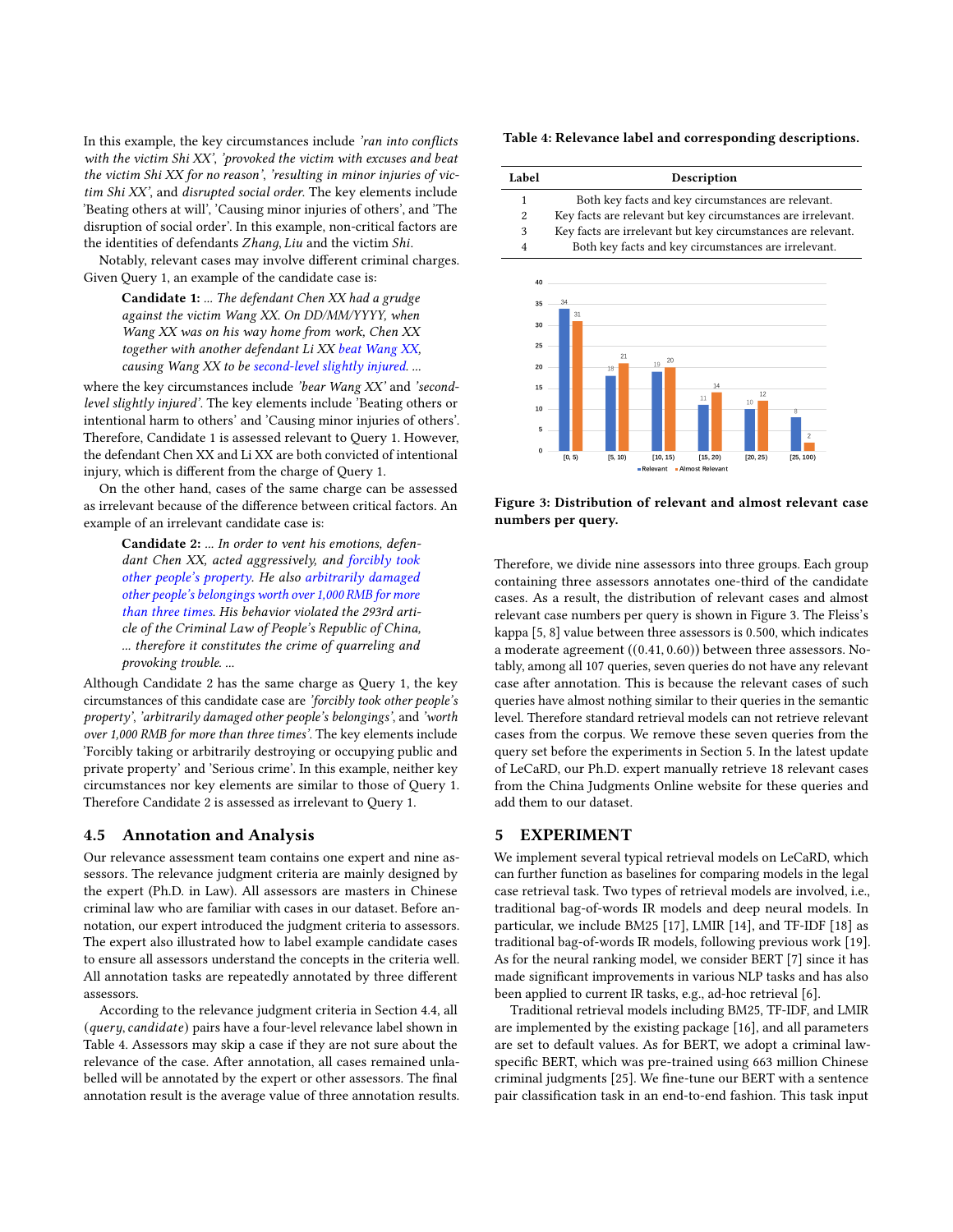<span id="page-5-2"></span>Model P@5 P@10 MAP NDCG@10 NDCG@20 NDCG@30 Common query set BM25 0.423 0.410 0.490 0.726 0.790 0.883 TF-IDF 0.348 0.305 0.480 0.789 0.830 0.847  $\text{LMIR}$  | 0.460 0.430 0.511 0.766 0.813 0.896 Controversial query set BM25 0.348 0.283 **0.463** 0.745 0.821 0.903 TF-IDF 0.157 0.113 0.379 0.812 0.841 0.852 LMIR 1 0.357 0.326 0.443 0.779 0.837 0.911 Overall query set BM25 0.406 0.381 0.484 0.731 0.797 0.888 TF-IDF 0.304 0.261 0.457 0.795 0.832 0.848  $\text{LMIR} \begin{array}{|l} \quad \textbf{0.436} \quad \quad \textbf{0.406} \quad \quad \textbf{0.495} \quad \quad \textbf{0.769} \quad \quad \textbf{0.818} \quad \quad \textbf{0.900} \quad \quad \textbf{0.900} \quad \quad \textbf{0.900} \quad \quad \textbf{0.900} \quad \quad \textbf{0.900} \quad \quad \textbf{0.900} \quad \quad \textbf{0.900} \quad \quad \textbf{0.900} \quad \quad \textbf{0.900} \quad \quad \textbf{0.90$ Test set BM25 0.380 0.350 0.498 0.739 0.804 0.894 TF-IDF 0.270 0.215 0.459 0.817 0.836 0.853  $\text{LMIR}$  | 0.450 0.435 0.512 0.769 0.807 0.896 BERT | 0.470 0.430 0.568 0.774 0.821 0.899

Table 5: Evaluation of baseline models on different query sets of LeCaRD.

contains the query case and its candidate cases. Due to the input length limit of BERT, the task input only includes case descriptions instead of the full text. A  $[SEP]$  token separates the input text pair, and a  $[CLS]$  token is added to the end of the input. After BERT outputs hidden state vectors, the first vector is fed into a fully-connected layer for final relevance classification.

Experiments are conducted on different types of query sets. Traditional retrieval baselines mentioned above are mainly evaluated on three types of queries: common queries, controversial queries, and the overall queries (i.e., common + controversial). The fine-tuned BERT is trained on the 80% of the overall queries and evaluated on the rest 20% as a test set. Test set selection details can be found on our project website. To further compare the fine-tuned BERT with retrieval models, we also test the performances of three retrieval baselines on the test set. We utilize precision metrics, including P@5, P@10, Mean Average Precision (MAP), and ranking metrics, including NDCG@10, NDCG@20, and NDCG@30 for evaluation. Particularly, the BERT is fine-tuned on a classification task, and we rank the candidates according to the predicted scores when calculating these evaluation metrics. In detail, the candidates are ranked by sorting  $\Delta = pred_1 - pred_0$  in a descending order, where  $pred<sub>1</sub>$  is the probability of the given candidate to be predicted as 1 and  $pred_0$  is the probability to be predicted as 2, 3, or 4. In this way, candidates with higher confidence to be relevant have higher rankings in the retrieved list.

All results are shown in Table [5.](#page-5-2) Among the bag-of-words IR models, LMIR achieves better performances on the precision metrics, including P@5, P@10, and Mean Average Precision (MAP), while TF-IDF performs poorly on these metrics. This comparison result is also consistent with that on the COLIEE dataset [\[19\]](#page-6-19). Furthermore, we find that TF-IDF gives a better ranking, especially on the top of the retrieved result list (e.g., NDCG@10 and NDCG@20).

Comparing among different types of query sets (i.e., Common and Controversial), these three models show various performances. Specifically, according to MAP, while LMIR performs best on the common query set, BM25 performs better on the controversial one. Meanwhile, although these models show better performance on the common query set than on the controversial one when

measured with the precision metrics, opposite results are observed when measured with NDCG. These results indicate the differences between common query cases and controversial ones.

The last part of Table [5](#page-5-2) compares the performance of BERT with other traditional IR models. As a result, the fine-tuned BERT achieves better performances on a proportion of metrics, especially the precision ones, e.g., P@5 and MAP. However, its improvement is not stable considering various metrics in Table [5.](#page-5-2) It also suggests that legal case retrieval is a quite challenging IR task. The development of better retrieval models for legal case retrieval is worth future investigating.

#### 6 CONCLUSION

In this paper, we present LeCaRD, a legal case retrieval dataset for Chinese law systems. We develop new relevance judgment criteria considering both subjective and objective evaluation. Also, compared with other legal case retrieval datasets that randomly sample queries, we propose a novel query sampling strategy to generate a query set comprising both common queries and controversial queries. Further experiments prove the challenge of our dataset.

In the future, we will continue working on this dataset, including expanding the number of queries and the depth of candidate pools by different methods. The latest information and resources will be updated to our project website [https://github.com/myx666/LeCaRD.](https://github.com/myx666/LeCaRD)

#### ACKNOWLEDGMENTS

This work is supported by the National Key Research and Development Program of China (2018YFC0831700), Natural Science Foundation of China (Grant No. 61732008, 61532011, 62002194), Beijing Academy of Artificial Intelligence (BAAI), and Tsinghua University Guoqiang Research Institute.

#### REFERENCES

- <span id="page-5-1"></span>[1] Piyush Arora, Murhaf Hossari, Alfredo Maldonado, Clare Conran, and Gareth JF Jones. 2018. Challenges in the development of effective systems for professional legal search. In ProfS/KG4IR/Data: Search@ SIGIR.
- <span id="page-5-0"></span>[2] Trevor Bench-Capon, Michał Araszkiewicz, Kevin Ashley, Katie Atkinson, Floris Bex, Filipe Borges, Daniele Bourcier, Paul Bourgine, Jack G Conrad, Enrico Francesconi, et al. 2012. A history of AI and Law in 50 papers: 25 years of